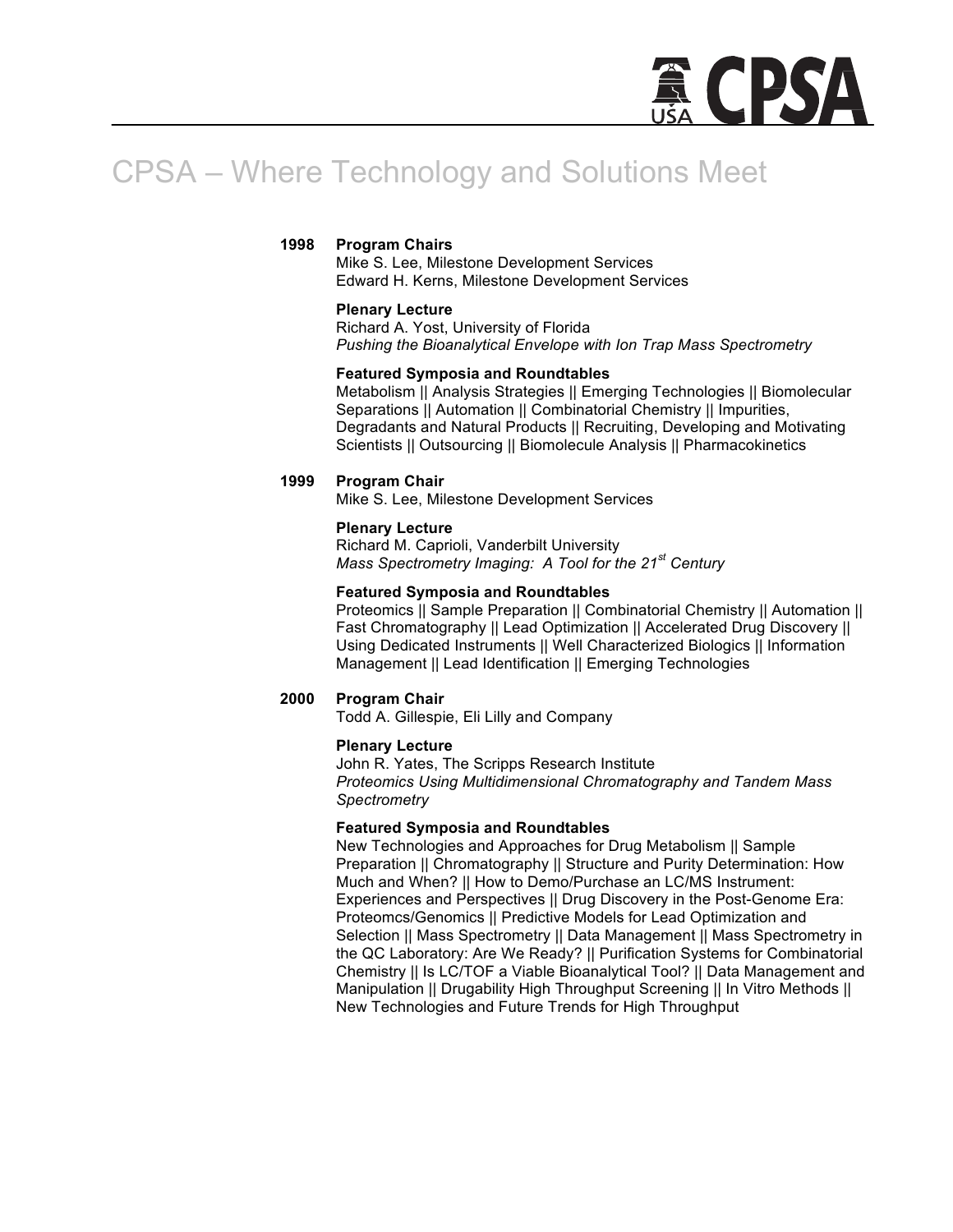

Robyn A. Rourick, DuPont Pharmaceuticals

#### **Plenary Lecture**

Donald G. Robertson, Pfizer *Of Mice and Magnets: Metabonomic Technology as a Tool for Rapid-Throughput Toxicity Evaluation*

## **Featured Symposia and Roundtables**

Structure Profiling || Sample Preparation & Chromatography || High Throughput Synthesis Support: Open-Access Applications and Formats || The Emerging Future/Role of Proteomics in Drug Discovery || Pharmaceutical Property Profiling: Metrics and Implementation || Mass Spectrometry & Data Management || Hyphenated NMR Methods in Pharmaceutical R&D || Strategies for Overcoming the Bottlenecks in Assessing Toxicity || Predictive Models for Drug Discovery Screening || Technology Transfer: Drug Discovery to Drug Development Perspectives || Emerging Technologies

## **2002 Program Chair**

Kenneth L. Morand, Procter & Gamble Pharmaceuticals

## **Plenary Lecture**

Joseph A. DiMasi, Tufts Center for the Study of Drug Development *Trends in the Economics of Pharmaceutical Innovation: Cost, Time, and Risk*

## **Featured Symposia and Roundtables**

Genomics/Post-Genomics Trends || Instrumentation for Protein Characterization: Emerging Trends in Proteomic Analysis || Metabonomics || Advances in Microfluidics Technology || The Value of the Corporate Compound Collection: Protecting Your Investment || Preclinical Lead Optimization: Are We Making A Difference? || Emerging Technologies for Drug Discovery & Development || Data Management in a High-Throughput Analysis Environment || Why Does Method Development Take So Long? || In-Source, Out-Source: What Do Pharmaceutical Companies Do for Bioanalytical Support? || Crystal City Guideline Review

## **2003 Program Chair**

Nigel J. Clarke, ActivX Biosciences

## **Plenary Lecture**

Simon J. Gaskell, The University of Manchester Institute of Science and **Technology** 

*The Multi-Dimensionality of the Proteome*

## **Featured Symposia and Roundtables**

Functional Proteomics: Quantitation || Discovery and Validation of Proteomic Biomarkers for Drug Development || Functional Proteomics: Relationships || Bioinformatics for Proteomics || Lead Optimization || Reactive Xenobiotic Intermediates || Compound Library Analysis and Profiling || Conversion of Data to Information: Dissemination of Information to Drive Therapeutic Area Projects || Recent Regulatory Guidance: Bioanalytical Impact on Drug Development || Bioanalytical LC/MS/MS Methods: Perspectives and Lessons Learned || Research Informatics in Drug Development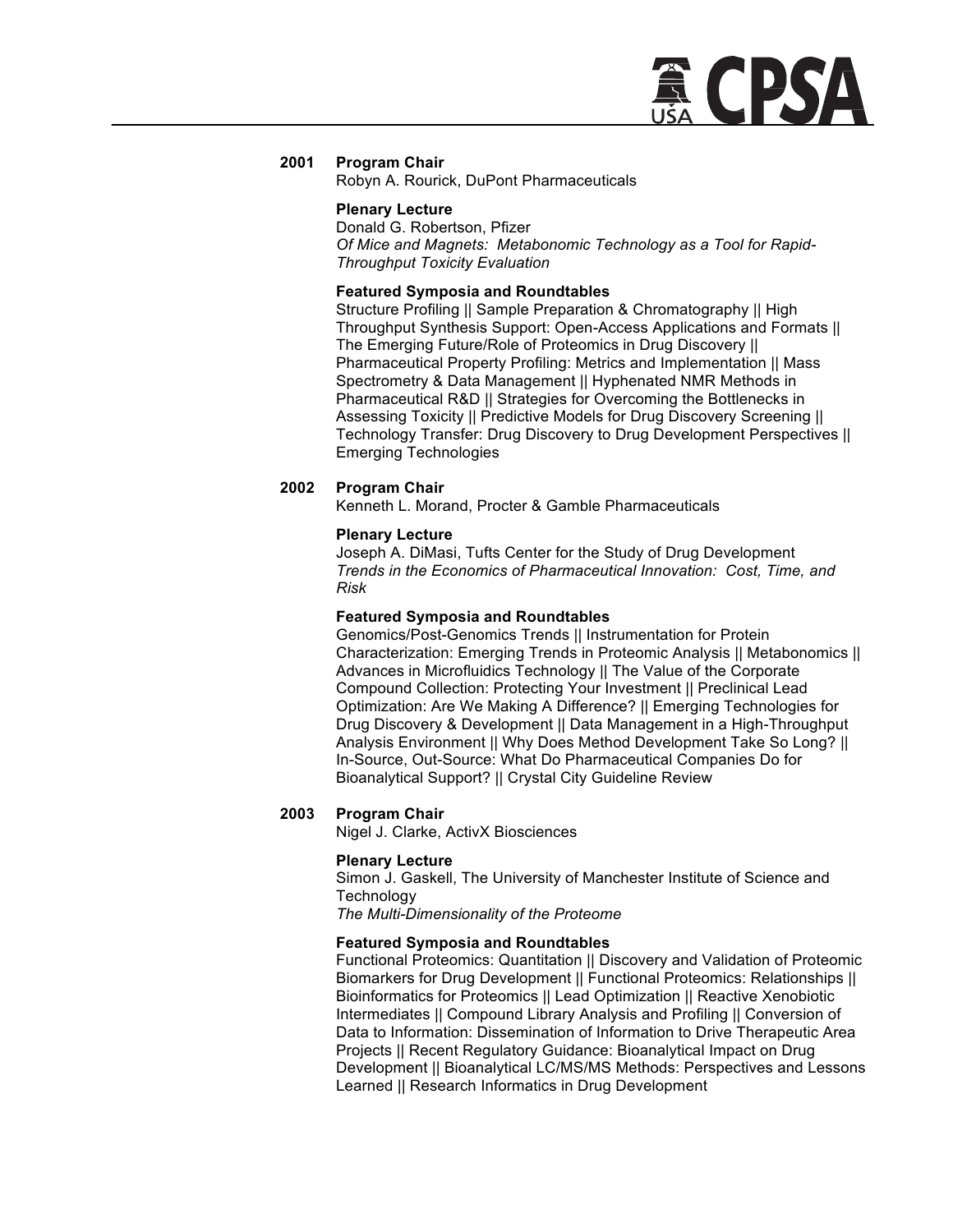

Steven A. Hofstadler, Ibis Therapeutics Mark Sanders, Bristol-Myers Squibb

#### **Plenary Lecture**

Richard D. Smith, Pacific Northwest National Laboratory *Quantitative and Ultra-Sensitive High Throughput Proteomics*

#### **Keynote Lectures**

David H. Russell, Texas A&M University *Molecular Imaging Using MALDI and Ion Mobility-Mass Spectrometry: A New Paradigm for Proteomics*

Richard Beger, Food & Drug Administration *Metabolic Profiles of Drug Toxicity and Disease*

#### **Featured Symposia and Roundtables**

Biomarkers: Initiatives, Perspectives & Approaches || How Do We Set Priorities in Drug Discovery & Development? || Outsourcing Trends: Emerging Business Models & Overseas Partners || High Throughput Analysis & Information Management Strategies || Current Strategies & Preferences for Metabolite Identification || Biomarker Discovery || High Throughput ADME & Pharmaceutical Property Profiling || Tissue Imaging: Localization of Drugs & Metabolites || Biomarker Evaluation || Emerging Technologies & Applications

#### **2005 Program Chair**

Bradley L. Ackermann, Eli Lilly and Company

#### **Plenary Lecture**

R. Graham Cooks, Purdue University *Enabling Biology Through Analytical Innovation: Tissue Imaging in the Ambient Environment Using DESI Mass Spectrometry*

#### **Keynote Lectures**

Yining Zhao, Pfizer *Modern Separation Science: Quo Vadis? – The Pursuit of Higher Resolution and Higher Speed Separation in Drug Discovery and Development*

John T. Stults, Predicant Biosciences *Discovery and Clinical Validation of Serum Biomarkers for Disease Diagnosis*

#### **Distinguished Analytical Scientist Award** Mark J. Cole, Pfizer

#### **Featured Symposia and Roundtables**

Biomarkers: Proteomics Strategies || Metabolite Identification: Emerging Strategies to Make Better Use of Time & Resources || Chromatography || Bioanalytical: Current Strategies || Pharmaceutical Properties: Compound Library Analysis & Profiling || Biomarkers: Metabonomics Strategies || Bioanalytical: Driving Technologies & Methodologies || Pharmaceutical Properties: HT ADME || Biomarkers: New Technologies & Approaches || NMR Analysis: Emerging Analysis Strategies & Methodologies || Bioanalytical: Exploratory Technologies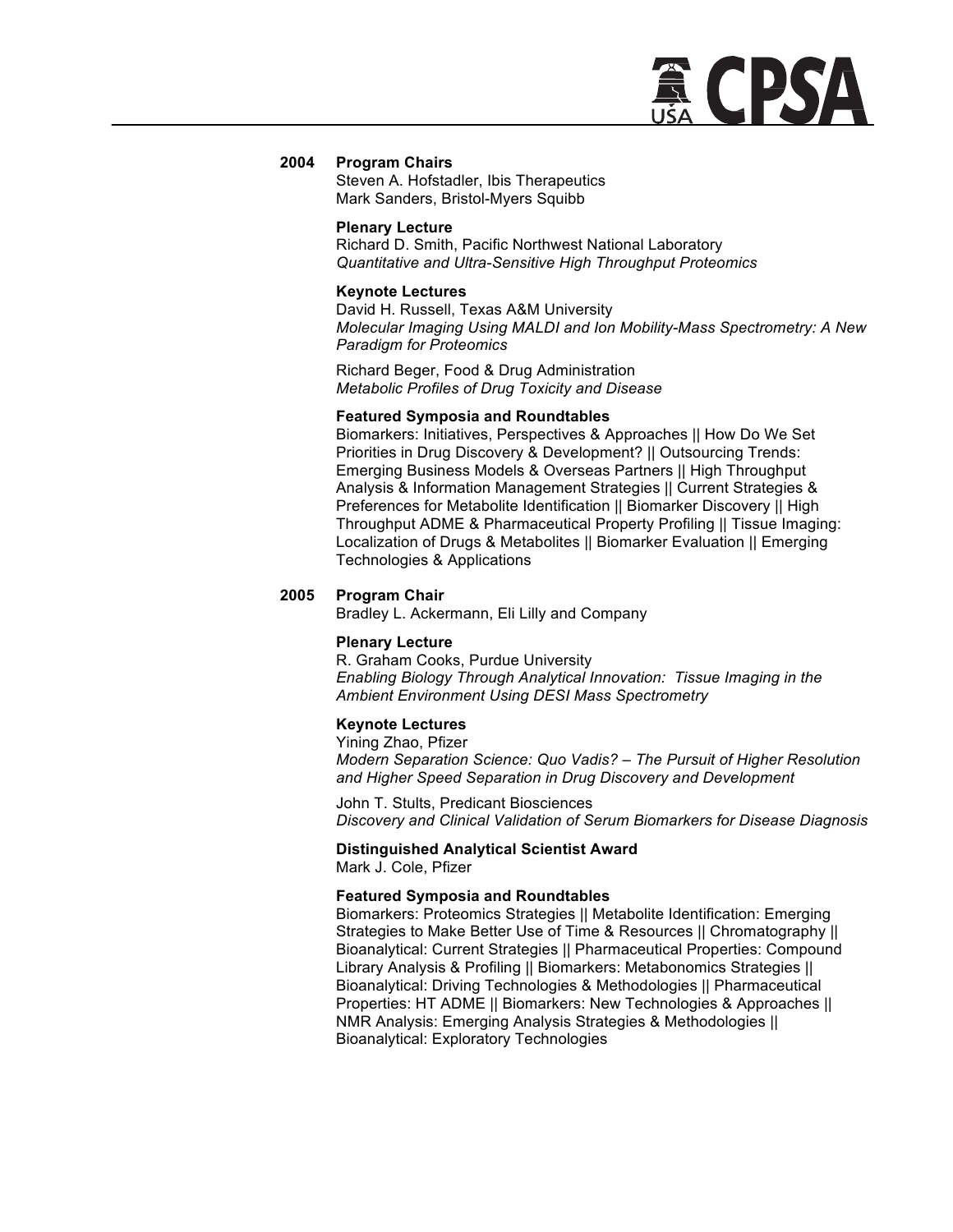

Jing-Tao Wu, Millennium Pharmaceuticals

#### **Plenary Lecture**

Mark L. Powell, Bristol-Myers Squibb *Analytical Chemistry: A Changing Paradigm of Advanced Process Models, Tools and Technologies in R&D*

#### **Keynote Lectures**

Richard C. King, Merck Research Laboratories *Ion Formation from Complex Solutions: Understanding Matrix Effects and Ionization Suppression*

David M. Lubman, University of Michigan *Markers of Cancer Using a Liquid Proteomics Approach*

## **Distinguished Analytical Scientist Award**

Richard C. King, Merck Research Laboratories

#### **Featured Symposia and Roundtables**

Proteins and Early Biology || Discovery Strategy: The Minimalist Approach Versus the Fail Faster Model || Predictive Toxicology || Measurement of Drug in Clinical Development || Pharmaceutical Sciences - Analytical New Strategies || Chemistry in Drug Discovery || The Unsolved Mystery: Reactive Metabolites || AAPS/FDA Bioanalytical Workshop: Take Home Messages and Implementation || Clinical Development – Measurement of Drug Effects || Biomarkers in Drug Discovery || Pharmaceutical Sciences - Analytical New Technologies || Emerging New Technologies || Pharmacokinetics & Pharmacodynamics

## **2007 Program Chair**

Nalini Sadagopan, Pfizer

#### **Plenary Lecture**

Jonathan L. Josephs, Bristol-Myers Squibb *Why Can't We All Just Get Along: An Integrated Approach to Solving ADME Issues*

#### **Keynote Lectures**

Bradley L. Ackermann, Eli Lilly and Company *From Bioanalytical to Biomarkers - Using Quantitative Mass Spectrometry to Address Biological Bottlenecks* 

Liang Li, University of Alberta *Development and Applications of Improved Sample Handling and LC-MS Techniques for Comprehensive Proteome and Metabolome Analysis* 

## **Distinguished Analytical Scientist Award**

Bradley L. Ackermann, Eli Lilly and Company

#### **Featured Symposia and Roundtables**

Biomarkers in Preclinical Development || Bioanalytical CRO – Assay Transfers || Proteo-Metabonomic Strategies in Drug Development || High Throughput Approaches – Fast Separations || Biologics || Metabolomics and Metabonomics || Omics Technologies || New Technologies and Trends in Bioanalysis || Drug Metabolism in Preclinical and Clinical Development || Driving Pharmaceutical Quality || Biomarkers in Clinical Development || ADME Strategies: Past, Present and Future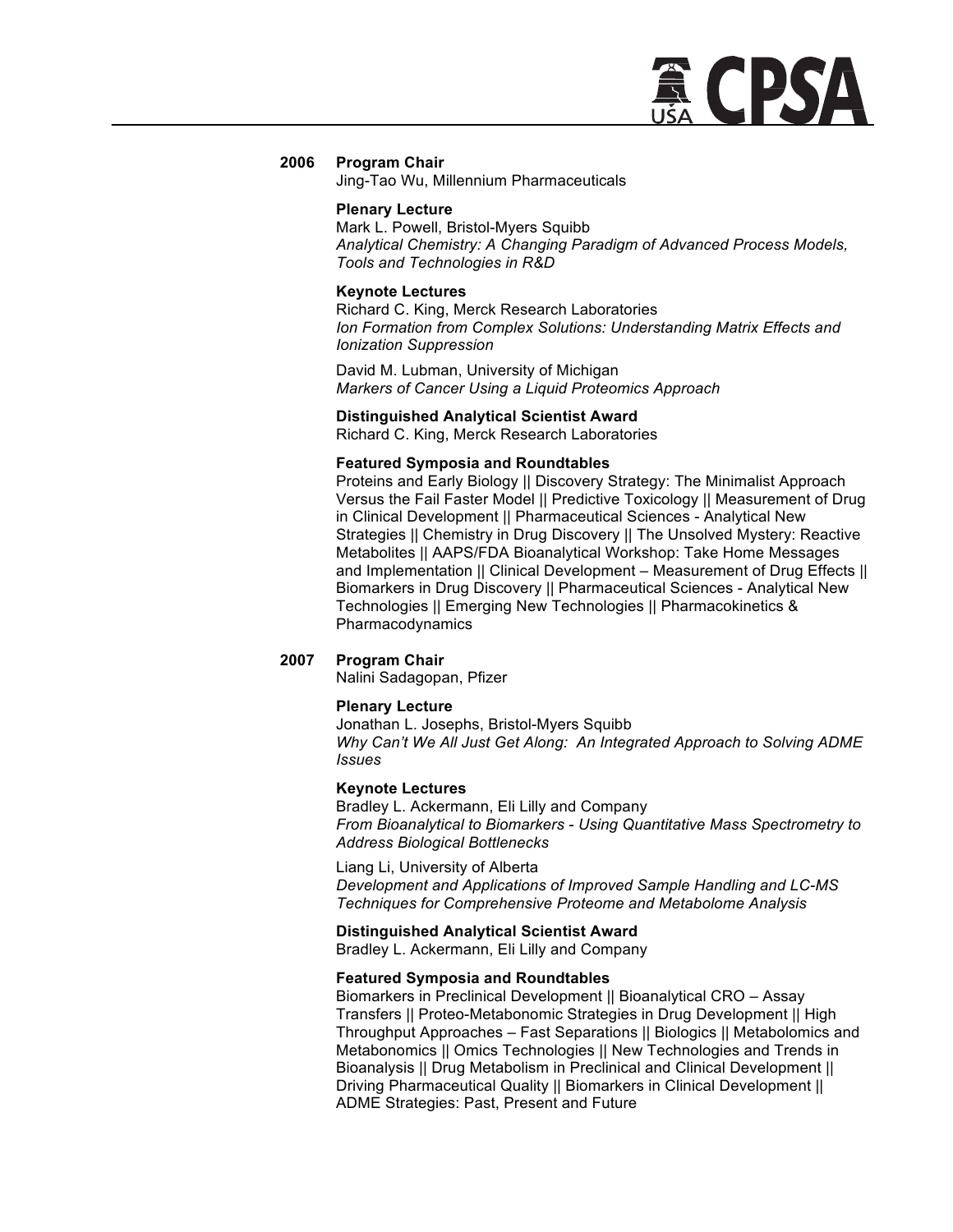

Lucinda Cohen, Merck Research Laboratories

#### **Plenary Lecture**

David M. Hercules, Vanderbilt University *Mass Spectrometry of Synthetic Polymers: Some Challenges and Some Successes*

#### **Keynote Lectures**

Thomas R. Covey, MDS Analytical Technologies *Where Can We Go From Here? An Assessment of the Limits to Sensitivity of Electrospray and MALDI*

J. Michael Ramsey, University of North Carolina *Protein and Peptide Analysis Using Microfabricated Fluidic Devices*

#### **Distinguished Analytical Scientist Award**

Thomas R. Covey, MDS Analytical Technologies

#### **Featured Symposia and Roundtables**

Excellence in Bioanalysis Through Automation || Insourcing, Outsourcing and Offshoring || Emerging Analytical Tools for Biologics || "Nano" Applications to Small Molecule Analysis || Biomarkers in Preclinical and Clinical Development || Adding Another Dimension to the Quantitation of Peptides and Proteins || Leveraging Analytical Chemistry for Drug Metabolism Studies || Operational Excellence through IT and Hardware Solutions || Approaches to Overcome Poor Pharmacokinetic Properties for Lead Compounds || Is There Life Beyond LC/MS?

## **2009 Program Chair**

Kevin P. Bateman, Merck Frosst Canada

#### **Plenary Lecture**

Ian Jardine, Thermo Fisher Scientific *The Impact of High-Performance Mass Spectrometry on Biology Research*

#### **Keynote Lectures**

Walter A. Korfmacher, Schering-Plough Research Institute *Using Mass Spectrometry in Drug Discovery: Past, Present and Future*

Thomas A. Baillie, University of Washington *The Impact of Mass Spectrometry in Pharmaceutical Lead Optimization – Studies on Metabolic Activation*

#### **Distinguished Analytical Scientist Award**

Walter A. Korfmacher, Schering-Plough Research Institute

#### **Featured Symposia and Roundtables**

High Performance Workflows: Emerging Applications for Simultaneous Qualitative-Quantitative Analysis || Why Biomarkers for Toxicology and Clinical Diagnostics Fail or Don't Have Broader Acceptance? || Small Interfering RNA and Gene Silencing: Emerging Opportunities for Analysis in Drug Discovery and the Potential of a Bioanalytical Equivalent || Small Molecule Biomarker Assay Development and Validation || Protein Based Biomarkers || Tools for Understanding Biology Through Analysis || Toxicity Markers || Peptide and Protein Quantitation: Are Trypsin and MRM Sufficient? || High Throughput Quantitation: Going Faster by Going Faster and Going Slower || Maintaining Our Innovative Fitness During Times of Transition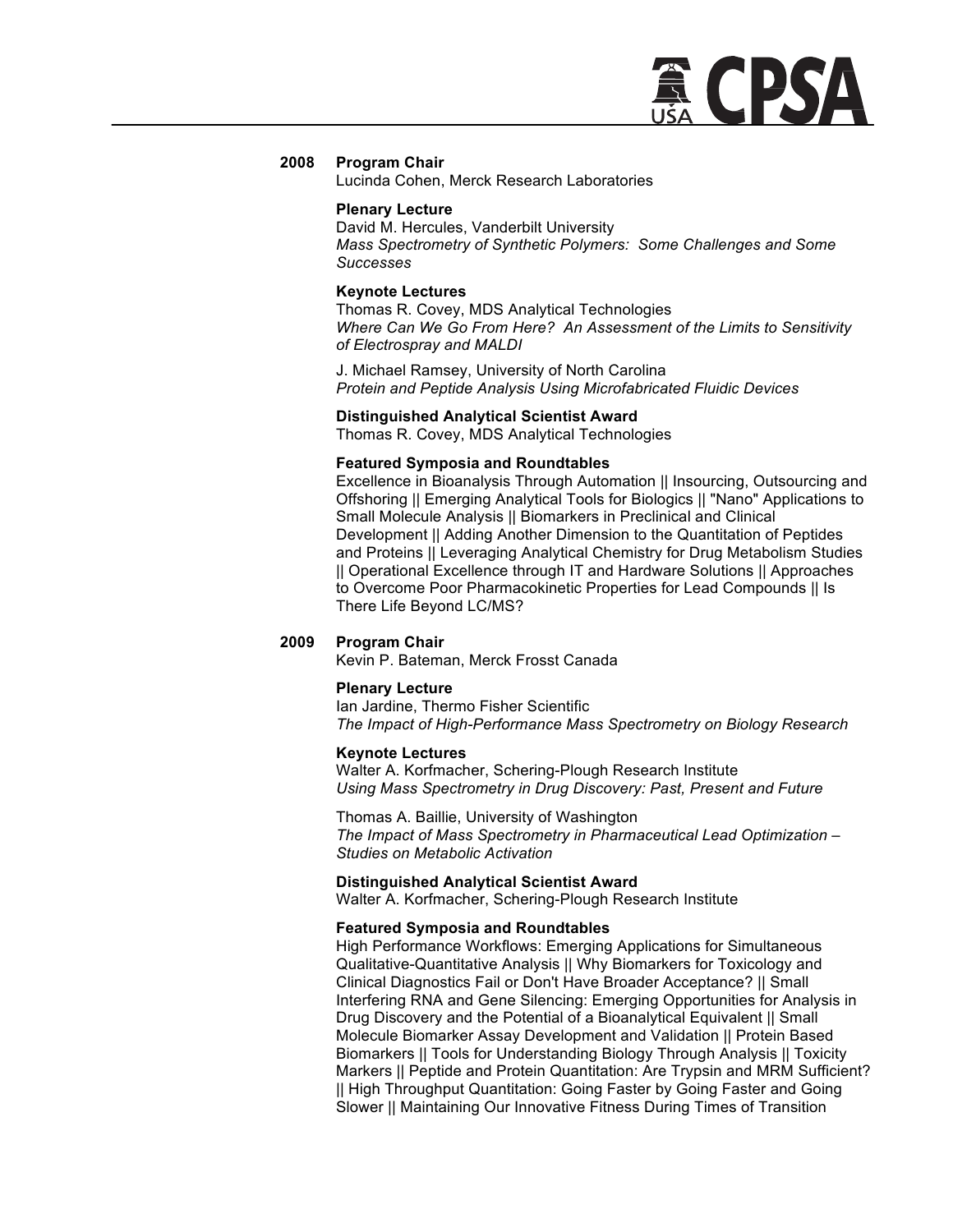

Petia Shipkova, Bristol-Myers Squibb

#### **Plenary Lecture**

Bradley L. Ackermann, Eli Lilly and Company *Using Quantitative Mass Spectrometry to Enable Clinical Translation Through Analysis of Biochemical Markers*

## **Keynote Lectures**

Jonathan Josephs, Bristol-Myers Squibb *Accuracy for the Masses: Resolution of the Quan/Qual Debate*

Mark Sanders, Thermo Fisher Scientific *Resolution for the Masses: The Debate is Over – Now What?*

## **Distinguished Analytical Scientist Award**

Mark Sanders, Thermo Fisher Scientific

## **Featured Symposia and Roundtables**

Biomarker/Toxicity Marker Discovery || A Practical Guide to Regulated Bioanalysis || High-Resolution Technologies and Applications || DMPK with Accurate Mass Measurements || Can Dried Blood Spots Revolutionize Our Industry? Case Studies and Practical Considerations || Biologics as Pharmaceutical Agents || Imaging and Tissue Analysis || International Harmonization of Bioanalytical Guidance || Recent Trends in ADME || Protein/Peptide Biomarkers || Bioinformatics || Where Do We Go From Here?

## **2011 Program Chair**

Roger Hayes, Cetero Research

#### **Plenary Lecture**

Robert C. Murphy, University of Colorado, Denver *Secrets in Lipid Biochemistry Revealed by Mass Spectrometry*

#### **Keynote Lectures**

Ian Blair, University of Pennsylvania *Liquid Chromatography-Mass Spectrometry in Pharmacology Research and its Transition to Clinical Applications*

Jack Henion, Advion BioSciences & Cornell University *A Scientific Adventure – LC/MS: From Academia to Entrepreneurship*

#### **Distinguished Analytical Scientist Award**

Jack Henion, Advion BioSciences & Cornell University

## **Featured Symposia and Roundtables**

Biomarkers || The Science of Compliance || Metabolite Identification || Innovation in Regulated Bioanalysis: Fact or Fantasy? || Fast-to-Fail Paradigm || Microfluidics || Globalization of Bioanalytical || Does LC/MS/MS Assay Have a Place in Biologics Development? || CRO-Innovator Interface || New Technologies || Coupled Workflows Enabled by HRMS: Integrated Data Sets to Facilitate Program Progression || Clinical Diagnostics: From Biology to Analytical Chemistry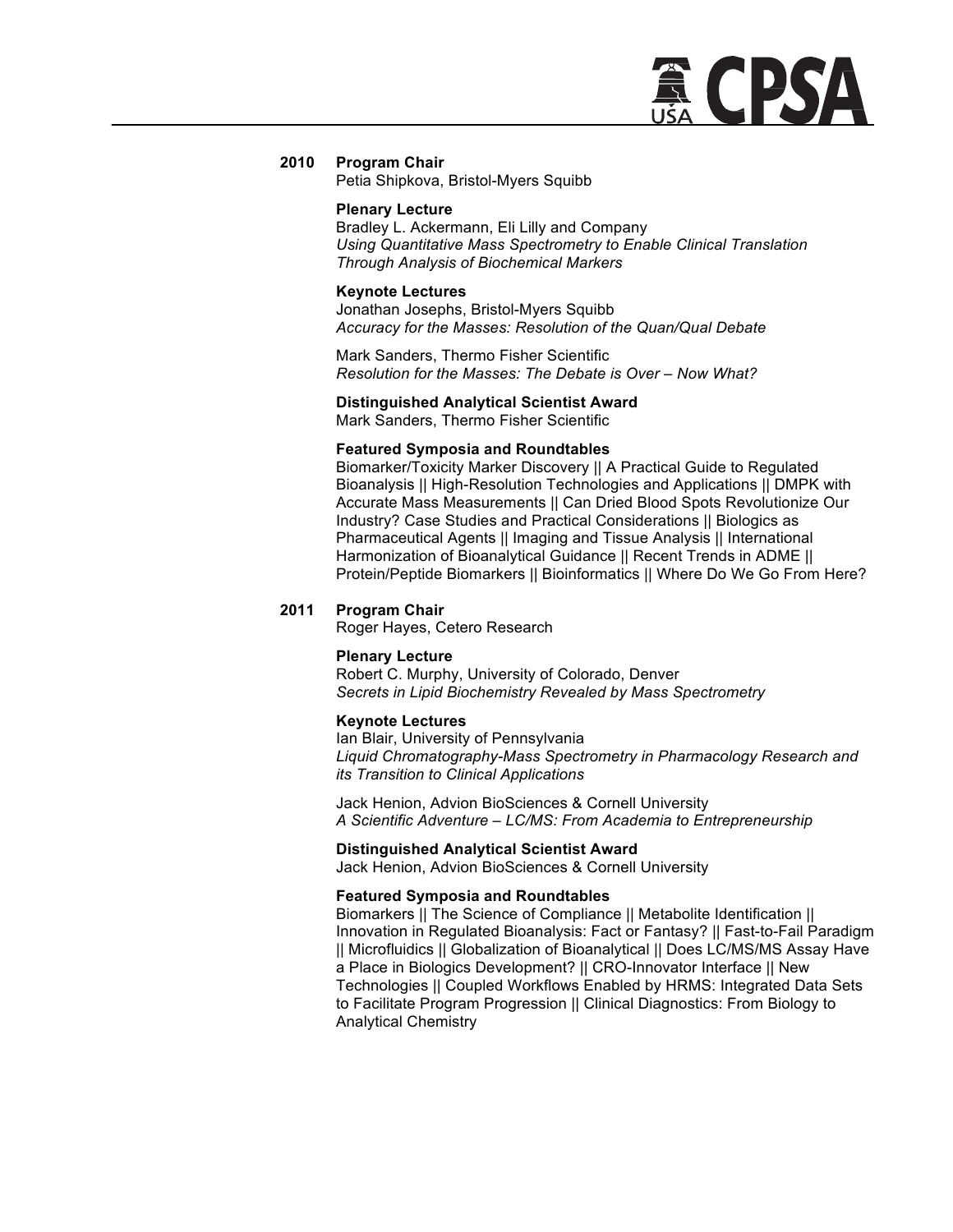

Joanna Pols, Merck

## **Plenary Lecture**

Lisa A. Shipley, Merck *Navigating the Waters from Scientist to Administrator in an Ever-Changing Environment: A 25 year Journey in the Pharmaceutical Industry*

## **Keynote Lectures**

Fred W. McLafferty, Cornell University *Mass Spectrometry: Convenient Characterization of Complex Compunds with Colossal Content of Cool Comprehension*

Neil L. Kelleher, Northwestern University *Weigh Every Protein*

Nathan A. Yates, University of Pittsburgh *How to Keep Your Mass Spectrometer Alive: A Manual of Step-by-Step Procedures for the Complete Idiot*

## **Distinguished Analytical Scientist Award**

Nathan A. Yates, University of Pittsburgh

## **Featured Symposia and Roundtables**

Small Molecule Biomarkers || Regulatory Compliance || Trends in Metabolite Profiling and Identification || Transporters || Food Quality and Safety || Dried Blood Spot Summit || Clinical Diagnostics || Bridging the Gap Between Pharmacokinetics and Pharmacodynamics Through Quantitative LC-MS || Innovation in Regulated Bioanalysis: Yes it is Happening! || Innovator Series Session || Outsourcing: Science, Interaction and Collaboration || Protein Quantitation || High Resolution Quan/Qual || Alternative Instrumentation

## **2013 Program Chair**

Shane Needham, Alturas Analytics

## **Distinguished Lecture**

Richard Kibbey, Yale University *Mitochondrial GTP Cycle: A Novel Metabolic Pathway Regulating Glucose Homeostasis*

## **Plenary Lecture**

Ola Saad, Genentech *Bioanalytical Strategy Used for Ado-Trastuzumab Emtansine (T-DM1)*

Ellie Guardino, Genentech *Clinical Development of T-DM1*

#### **Keynote Lectures**

Nathan Yates, University of Pittsburgh *How Cloud Computing Can Extend the Power and Versatility of Mass Spectrometry from the Bench to the Bedside*

Fred McLafferty, Cornell University *An Analytical Scientist's Comments On A Distinguished One*

Gary Valaskovic, New Objective *From Inspiration to Belief, A Journey of Self-Discovery: Thinking Small, Ultra-Low Flow and Ultra-High Throughput Mass Spectrometry*

**Distinguished Analytical Scientist Award** Gary A. Valaskovic, New Objective